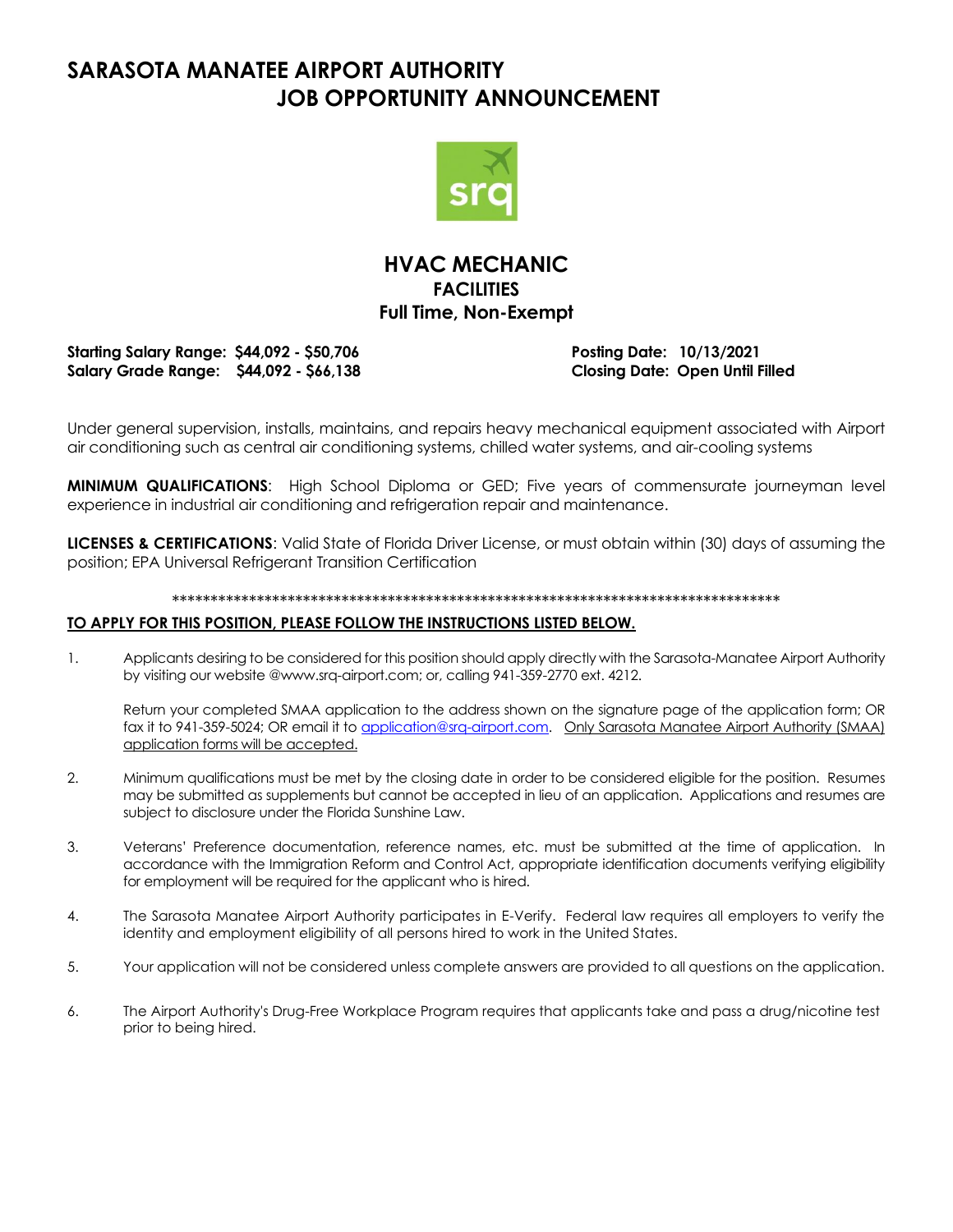

#### **SARASOTA MANATEE AIRPORT AUTHORITY JOB CLASS SPECIFICATION**

Job Code: 5022 Date Approved: 10/19 Grade: 30

**JOB TITLE: HVAC Mechanic** 

**REPORTS TO:** HVAC/Electronics Supervisor

**DEPARTMENT:** Facilities

**FLSA STATUS:** Non-Exempt

#### **JOB SUMMARY**

Under general supervision, installs, maintains, and repairs heavy mechanical equipment associated with Airport air conditioning such as central air conditioning systems, chilled water systems, and air-cooling systems.

#### **MAJOR JOB RESPONSIBILITIES**

Operates, troubleshoots, repairs, and takes control readings on HVAC equipment including chillers, Air Housing Units (AHU) and components, large pumps and drives, condenser pumps, motors, cooling tower water treatment systems, and energy management computer control equipment.

Instructs and coordinates the work of maintenance workers and checks final product for completeness. Conducts quality control inspections and accepts or rejects finished work.

Reads and interprets blueprints and schematic drawings. Locates trouble areas and determines type of component needed to repair units.

Oversees daily, weekly, biannual, and annual preventive maintenance inspections. Determines if repairs or maintenance are needed.

Estimates approximate hours, prices, and materials needed for each project. Requisitions tools, materials, and supplies needed through a purchase order system.

Maintains records of equipment repaired, preventive maintenance performed, and materials used for each job.

#### **Other Related Responsibilities:**

Cross-trains to handle other functions of the Maintenance Trades areas.

Performs other related duties as required.

#### **MATERIALS AND EQUIPMENT USED**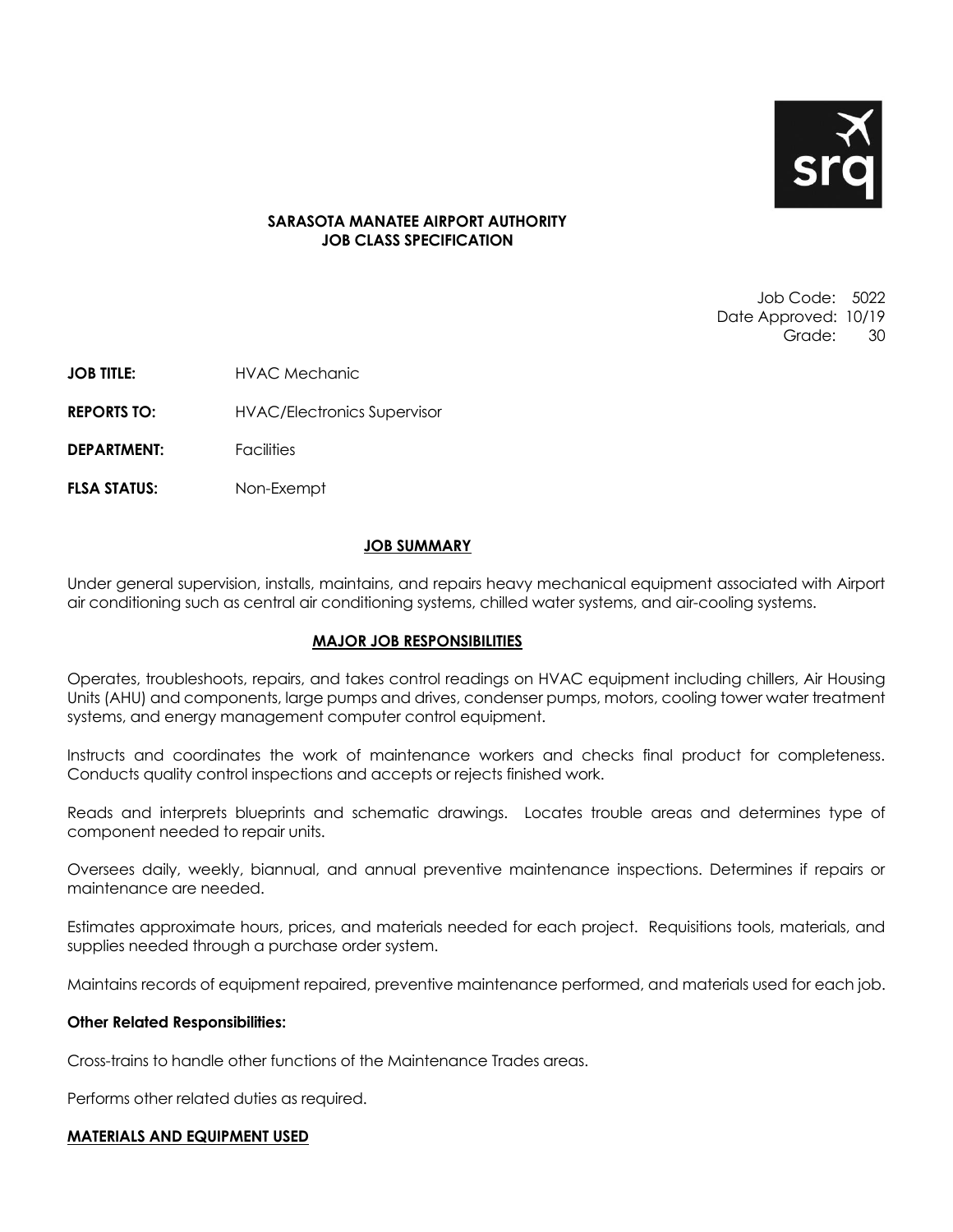Computer, Computer Controller, Meters, Gauges, Hand Tools, Power Tools.

#### **QUALIFICATIONS REQUIRED**

#### **Where "preferred" is indicated, the qualification is not essential.**

#### **Education and Experience:**

High School Diploma or GED.

Five years of commensurate journeyman level experience in industrial air conditioning and refrigeration repair and maintenance.

#### **Licenses and Certifications:**

Valid Florida Driver's License or must obtain within (30) days of assuming the position.

EPA Universal Refrigerant Transition Certification.

#### **Knowledge, Skills, and Abilities:**

Knowledge of METASYS computer control system, **preferred**.

Knowledge of the principles, practices, and methods of HVAC installation, maintenance, and repair.

Knowledge of the materials, tools, test equipment, and methods used in air conditioning maintenance.

Knowledge of the operations and controls of HVAC equipment.

Knowledge of HVAC safety precautions.

Knowledge of electricity and electrical systems.

Knowledge of electronic and pneumatic controls.

Knowledge of Digital Systems Controlled (DSC) Energy Management Systems and controls, **preferred**.

Ability to use maintenance tools and equipment.

Ability to read and interpret plans, blueprints, schematics, and specifications.

Ability to perform physical work.

Ability to calculate mathematically temperature conversions.

Ability to understand and follow oral and written instructions.

Ability to analyze problems and make necessary repairs.

Ability to communicate clearly and effectively, both oral and written.

Ability to instruct and train subordinate personnel.

Ability to develop and maintain effective working relationships with superiors, fellow employees, and the general public.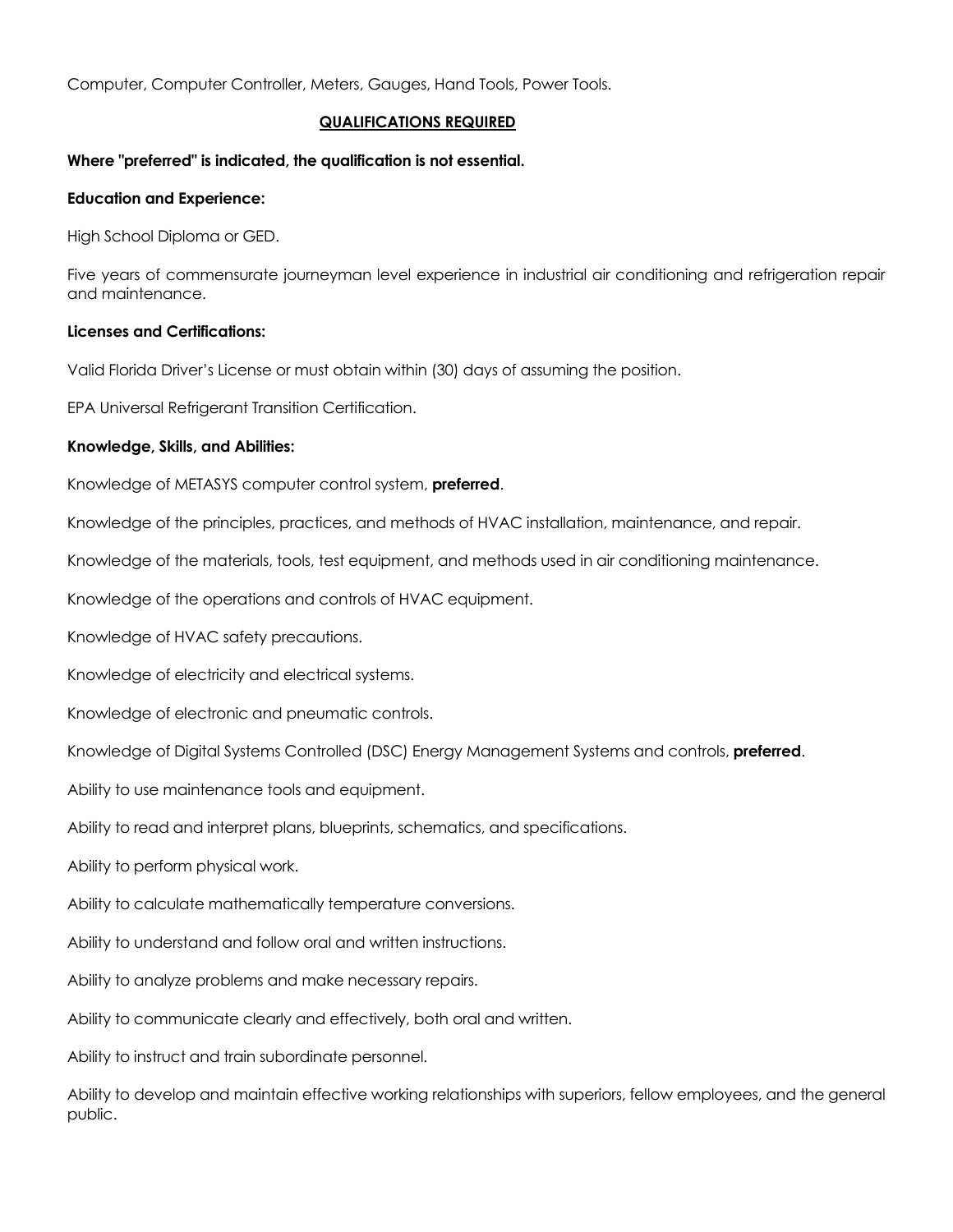#### **Work Environment:**

Generally involved in hands on work. Since some work is indoors, individual may be able to schedule these jobs during inclement weather.

#### **Physical Requirements:**

The HVAC Mechanic must be diligent in adhering to all work-related safety rules, procedures and regulations and take the precautions necessary to comply with the Airport Authority safety policy.

#### **Mental Requirements:**

As HVAC Mechanic, the employee must have the mental capacity to provide support to the HVAC/Electronics Supervisor and the Facilities Department Manager. The HVAC Mechanic must be capable of successfully interacting with employees, tenants and the general public.

#### **Environmental Requirements:**

The HVAC Mechanic works inside and outside the airport terminal and facilities.

#### **Summary Clause:**

The duties and responsibilities listed in this job class specification are intended only as illustrations of the various duties to be performed and are not all inclusive. The omission of other specific duties does not exclude them from being performed by the HVAC Mechanic if the duties are similar, related, or a logical assignment to the position. This job class specification does not constitute an employment contract between SMAA and the HVAC Mechanic and is subject to change at the discretion of the Airport Authority.

This Class Specification should not be interpreted as all inclusive. It is intended to identify the major responsibilities and requirements of this job. The incumbents *may be requested to perform job-related responsibilities and tasks other than those stated in this description, but which are commensurate with similar levels of responsibility. ALL REQUIREMENTS ARE SUBJECT TO POSSIBLE MODIFICATION TO REASONABLY ACCOMMODATE INDIVIDUALS WITH DISABILITIES.* 

 *5022.doc*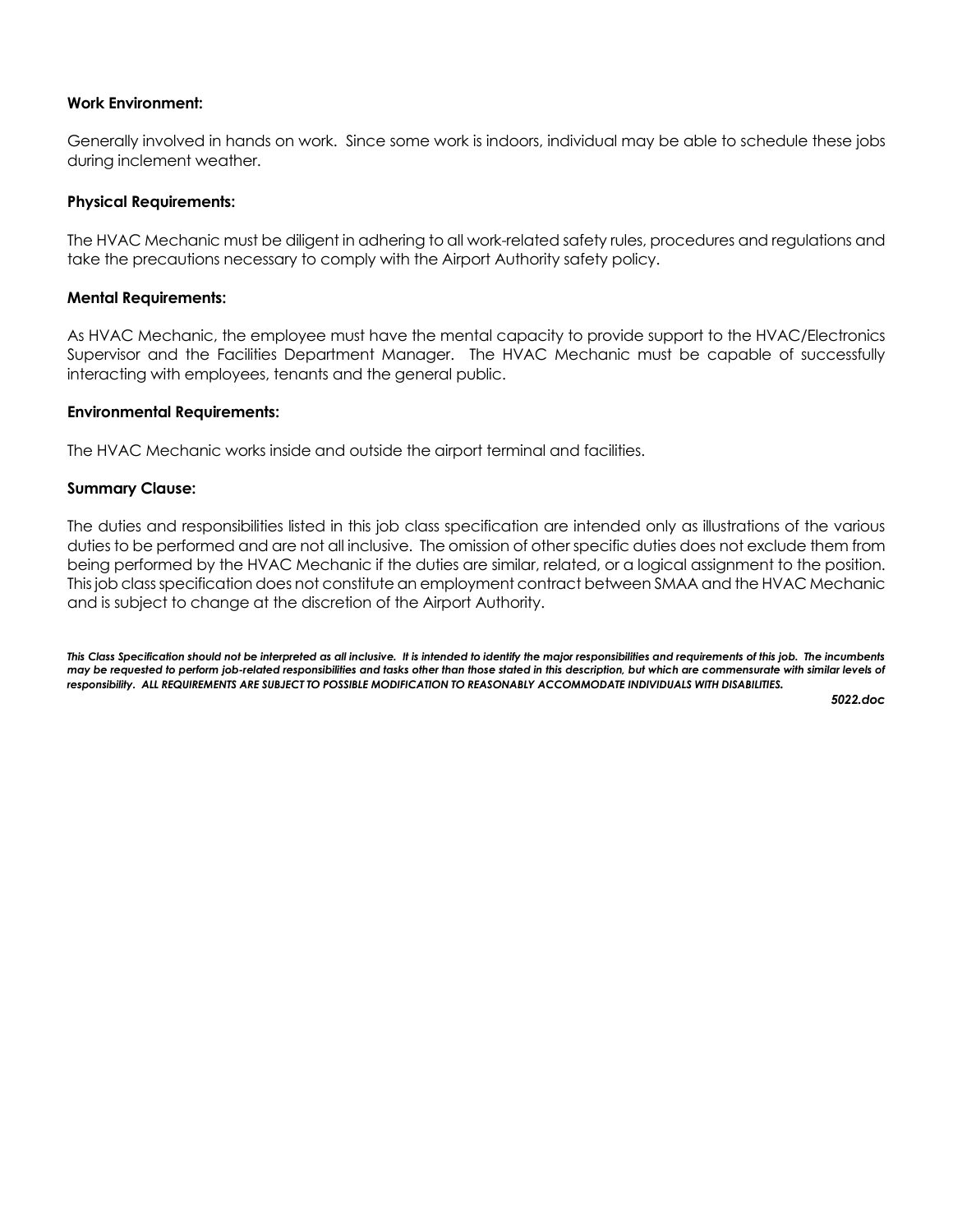

#### **Physical/Mental Requirements**

#### **Job Title: HVAC Mechanic Job Code: 5022**

# **Date: 10/19**

| <b>Physical/Mental</b>   | Pais. 19717<br>Percentage of Time |                   |                    |                                      |
|--------------------------|-----------------------------------|-------------------|--------------------|--------------------------------------|
|                          | Continuous 67-100%                | Frequently 34-66% | Occasionally 1-33% | Infrequent - less<br>than once a day |
| Standing                 | $\mathsf X$                       |                   |                    |                                      |
| Sitting                  |                                   |                   | $\mathsf X$        |                                      |
| Walking                  | $\mathsf X$                       |                   |                    |                                      |
| Lifting                  |                                   | $\mathsf X$       |                    |                                      |
| $1-10$ lbs.              |                                   | Χ                 |                    |                                      |
| 11-20 lbs.               |                                   | $\mathsf X$       |                    |                                      |
| 21-35 lbs.               |                                   | $\mathsf X$       |                    |                                      |
| 36-50 lbs.               |                                   | X                 |                    |                                      |
| over 50 lbs.             |                                   |                   |                    | $\mathsf X$                          |
| Carrying                 |                                   | Χ                 |                    |                                      |
| Reaching                 |                                   | $\mathsf X$       |                    |                                      |
| Climbing                 |                                   | $\mathsf X$       |                    |                                      |
| Driving                  |                                   |                   | $\mathsf X$        |                                      |
| Written<br>Communication |                                   | Χ                 |                    |                                      |
| Oral<br>Communication    |                                   | $\mathsf X$       |                    |                                      |
| Reading                  |                                   | Χ                 |                    |                                      |
| <b>Hand Dexterity</b>    |                                   | Χ                 |                    |                                      |
| Reasoning                |                                   | Χ                 |                    |                                      |
| <b>Decision Making</b>   |                                   | Χ                 |                    |                                      |
| Analyzing                |                                   | Χ                 |                    |                                      |
| Sensory                  | $\mathsf X$                       |                   |                    |                                      |
| Sight                    | $\mathsf X$                       |                   |                    |                                      |

The mental and physical aspects shown with an "x" relate to this specific position and have been identified for ADA compliance purposes only. This information *shall not be used to determine salary grades, nor shall it be used to make comparisons with other positions.*